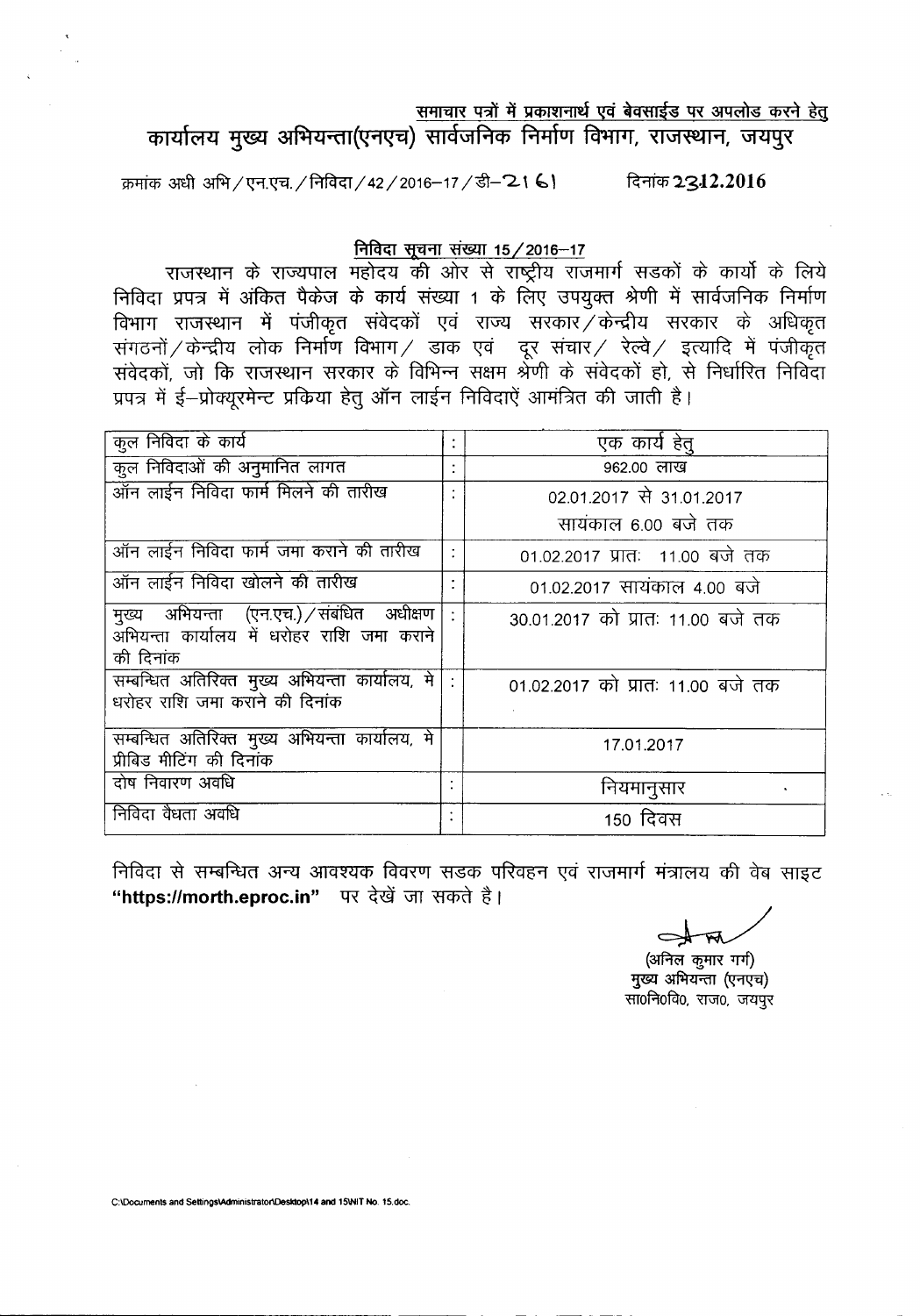# For publication in News papers and upload on website OFFICE OF THE CHIEF ENGINEER (NH) PWD RAJASTHAN JAIPUR No.SE/NH/NIT/42/2016-17/D-2161 Date2312.2016

## NIT No. 15 (2016-17)

The Chief Engineer (NH), PWD, Rajasthan, Jaipur on behalf of Governor of Rajasthan, invites online bids for e-tendering process from Competent Class/category Contractors registered in Public Works Department and equivalent Class/category Contractors registered in Central/State Governments and their undertakings/Central Public Works Department/Post and Telegraph Department/Railway etc. for the construction of work at S.No. 1 including defect liability period mentioned in tender documents.

|                                            |           | One work                 |
|--------------------------------------------|-----------|--------------------------|
| Total number of works in NIT               | ٠         |                          |
|                                            |           | 962.00 lacs              |
| Total estimated cost of NIT                |           |                          |
| On line tender downloading date            |           | 02.01.2017 to 31.01.2017 |
|                                            |           | Upto 6.00 PM             |
| On line tender Uploading date              |           | 01.02.2017 Upto 11.00 AM |
|                                            |           |                          |
| On line tender opening date in the office  |           | 01.02.2017 at 4.00 PM    |
| of Concerned Additional Chief Engineer     |           |                          |
| Deposit of earnest money in the office of  | $\bullet$ | 30.01.2017 Upto 11.00 AM |
| CE(NH)/ SE(NH)                             |           |                          |
| Deposit of earnest money in the office of  | ٠         | 01.02.2017 Upto 11.00 AM |
| <b>Concerned Additional Chief Engineer</b> |           |                          |
| Pre-Bid meeting in the office of           |           | 17.01.2017               |
| <b>Concerned Additional Chief Engineer</b> |           |                          |
| Defect liability period                    |           | As per Rule              |
|                                            |           |                          |
| <b>Bid validity</b>                        |           | 150 Days                 |

The complete details related to NIT may be seen/visit on Ministry of Road Transport & Highways website https://morth.eproc.in.

~

(Ani! Kumar Garg) Chief Engineer (NH), PWD, Rajasthan, Jaipur.

C:lOocuments and SettingslAdministratorlDesktopl14 and 15\NlT No. 15.doc.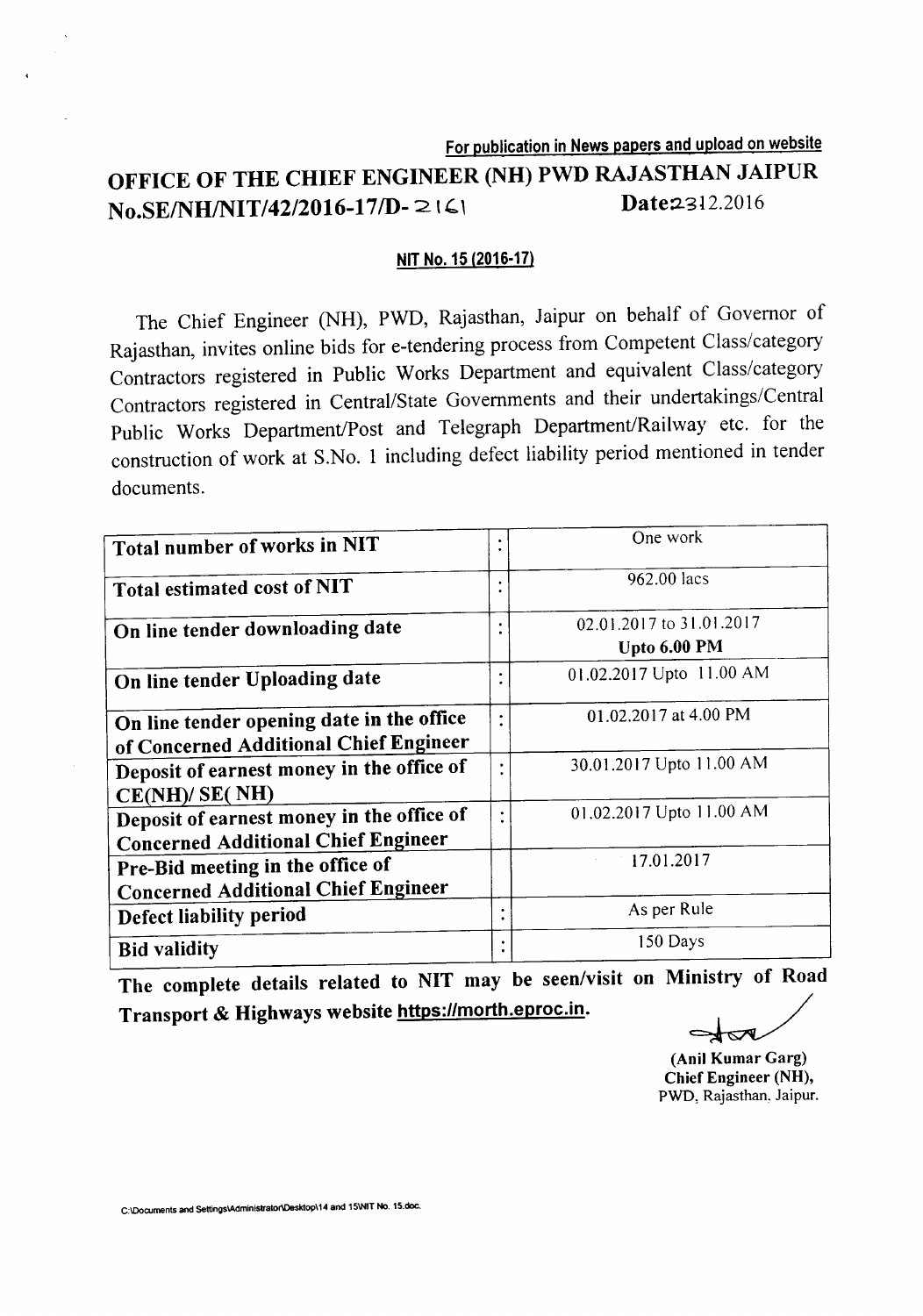# राजस्थान सरकार राष्ट्रीय उच्च मार्ग परियोजना राष्टस्तरीय निविदा सूचना

बिड संख्या– 15/2016–17/डी–2। ६। दिनांक 23,12.2016

# **निविदा सचना संख्या 15/2016-17**

राजस्थान के राज्यपाल महोदय की ओर से राष्ट्रीय राजमार्ग सडकों के कार्यो के लिये निविदा प्रपत्र में अंकित .<br>पैकेज के कार्य संख्या 1 के लिए के लिये राजस्थान सरकार में उपयुक्त श्रेणी में पंजीकृत संवेदकों और समकक्ष संवेदकों जो कि .<br>केन्द्रीय लोक निर्माण विभाग, डाक एवं तार विभाग, रेल विभाग एवं अन्य केन्द्र ⁄ राज्य सरकार एवं उनके उपकम में पंजीकृत संवेदकों से ई—टेन्डरिंग प्रकिया द्वारा) ऑन लाइन निविदायें आमंत्रित की जाती है :<del>-</del>

| क.<br>स. | कार्य का नाम                                                                                                                                                         | कार्य की<br>अनुमानित<br>लागत<br>लाखों में | घरोहर<br>राशि<br>लाखों में                          | निविदा शुल्क                                                                  | कार्य<br>पूर्ण<br>करने<br>की<br>अवधि | डिमाण्ड ड्राफ्ट के पक्ष में                                                                                                                                                                                                                                                                    | सम्बन्धित रा.<br>रा.मार्ग खण्ड  <br>का नाम | निविदा प्राप्ति<br>कार्यालय का नाम                         |
|----------|----------------------------------------------------------------------------------------------------------------------------------------------------------------------|-------------------------------------------|-----------------------------------------------------|-------------------------------------------------------------------------------|--------------------------------------|------------------------------------------------------------------------------------------------------------------------------------------------------------------------------------------------------------------------------------------------------------------------------------------------|--------------------------------------------|------------------------------------------------------------|
|          | 2<br>राष्ट्रीय राजमार्ग संख्या<br>54 (डबवाली–सांगरिया<br>–हनुमानगढ–पक्का<br>सहारना–गोलूवाला–<br>कैंचिया) के किमी.<br>57/00 से 75/0 के<br>सामयिक नवीनीकरण<br>का कार्य | 3<br>962.00                               | एस.बी.<br>डी. की<br>'धारा 16<br>के<br>अनुसार<br>देय | 5.<br>स्टेशनरी<br>चार्जेज रू.<br>$1000+$<br>निविदा<br> शुल्क 5000+<br>15% ਕੇਟ | 6                                    | 11 माह   पे एण्ड अकाउण्ट्स ओफिसर,<br>सिडक एव परिवहन एवं राजमार्ग<br>मंत्रालय नई दिल्ली एट नई<br>दिल्ली राशि रू. 6900/- एवं<br>राशि रू. 2000 /– महासचिव<br>इण्डियन रोड कांग्रेस नई दिल्ली<br>कि पक्ष में तथा राशि रू.<br>1295 ⁄ – मैसर्स सी1 इण्डिया<br>प्रा. लि. नई दिल्ली ई-पेमेन्ट<br>द्रारा | 8<br>बीकानेर                               | 9<br>अतिरिक्त मुख्य<br>अभियन्ता सानिवि,<br>सम्भाग– बीकानेर |

#### $(31)$  - बिडींग डाकूमेन्ट

- 1. निविदा प्रपत्र को इन्टरनेट साइट **"https://morth.eproc.in"** से दिनांक 02.01.2017 को प्रातः 10 बजे से दिनांक  $31.01.2017$  को सांय 6.00 बजे तक डाउनलोड (download) कर सकते है।
- 2. (अ) निविदा प्रपत्र इलेक्ट्रोनिक फॉरमेट में बेव साइट "https://morth.eproc.in" पर निम्नानुसार दिनांक 01:02. ,<br>2017 को प्रातः 11.00 बजे तक जमा कराये जा सकते हैं एवं प्राप्त निविदायें, इलेक्ट्रोनिक फॉरमेट में बेव साइट "https://morth.eproc.in" पर, संबंधित अतिरिक्त मुख्य अभियन्ता कार्यालय में उपस्थित निविदादाताओं या उनके प्रतिनिधियों के समक्ष दिनांक 01.02.2017 को सांय 04.00 बजे खोली जायेगी।

यदि किसी कारणवश उस दिन अवकाश रहता है तो अगले दिन उसी समय व उसी स्थान पर निविदायें खोली जायेगी ।

(ब) निविदा की समस्त प्रकिया ऑन लाइन होगी ।

(स) प्रीबिड मिटिंग का आयोजन संबंधित अतिरिक्त मुख्य अभियन्ता सार्वजनिक निर्माण विभाग के कार्यालय में दिनांक . . .<br>17.01.2017 को प्रातः 11.00 बजे किया जायेगा। यदि किसी कारणवश उस दिन अवकाश रहता है तो अगले कार्य दिवस उसी समय व उसी स्थान पर प्री-बिड मिटिंग आयोजित की जावेगी। जिसमें निविदा की धारा 9.2 के अन्तर्गत दर्शाये अनुसार विभिन्न मुद्दों एवं प्रश्नों के उत्तर दिये जावेंगे। साथ ही बेवसाईट पर भी अपनी क्वेरिज दि. 17.01.2017 को प्रातः 11.00 बजे तक भेज सकते है।

(द)तकनीकी निविदा में सफल निविदाताओं के वित्तीय निविदा प्रपत्र इलेक्ट्रोनिक फारमेट में बेवसाईट "https://morth.eproc.in" पर संबंधित अतिरिक्त मुख्य अभियन्ता कार्यालय में खोली जायेगी। जिसके लिए समय एवं दिनांक सफल निविदा दाताओं को संबंधित अतिरिक्त मुख्य अभियन्ता द्वारा सूचित कर दिया जाएगा।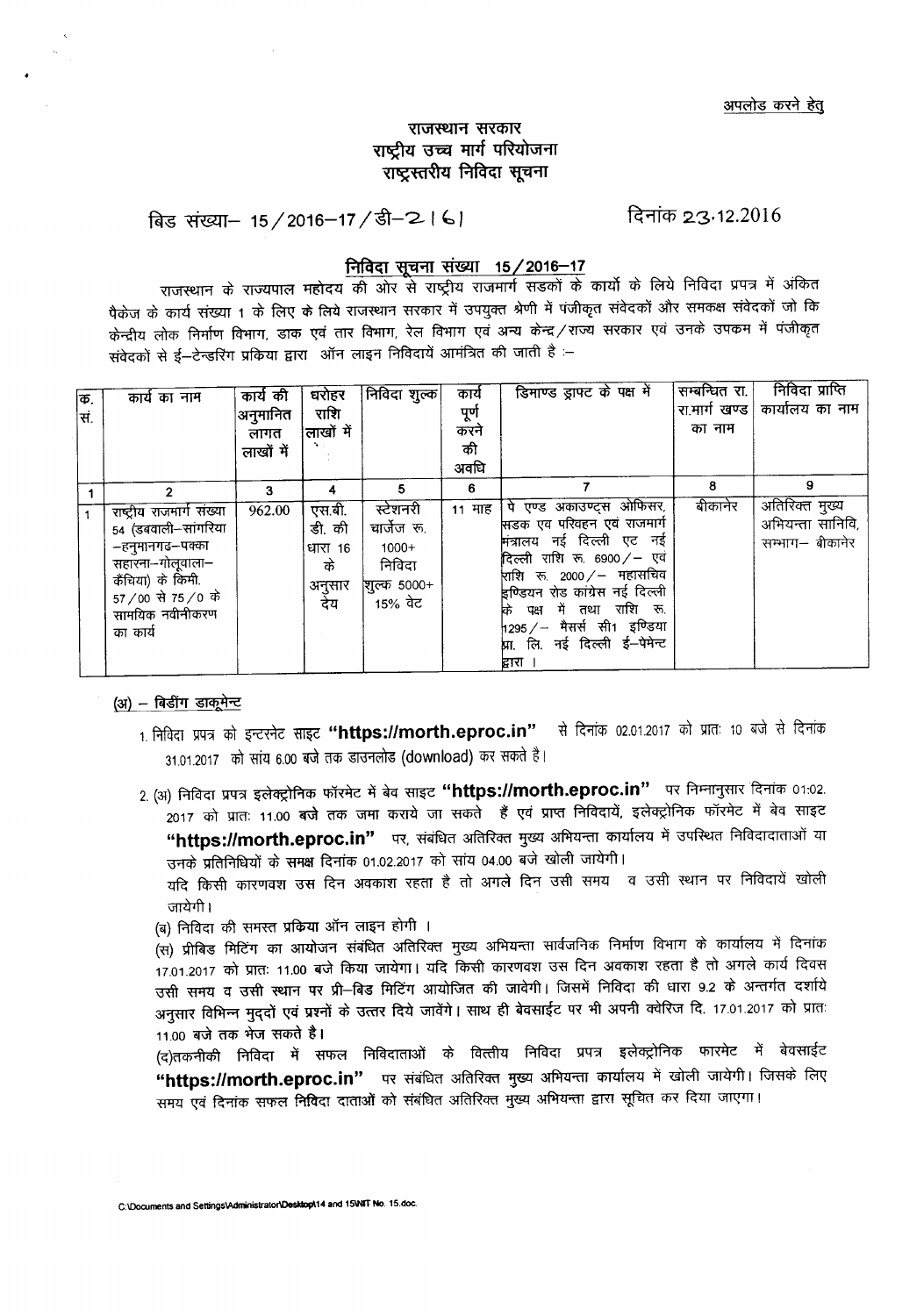3 निविदा प्रपत्र को वेबसाईट **"https://morth.eproc.in"** पर देखा जा सकता है। निविदा प्रपत्र में निविदाकर्ता के लिए योग्यता सचना तथा निविदाकर्ता की पात्रता, प्लान, स्पेसिफिकेशन, ड्राइंग विभिन्न कार्यों की मात्रा एवं दरों का विवरण, नियम, शर्तें एवं अन्य विवरण वर्णित है।

निविदादाता इन प्रपत्रों को डाउनलोड download कर सकते है। निविदादाता द्वारा कार्य संख्या एक से आठ के लिये निविदा शल्क डिमाण्ड ड्राफ्ट के रूप में कॉलम संख्या 8 में वर्णित सम्बन्धित कार्यालय अधिशाषी अभियन्ता सा.नि.वि. रा.रा. मार्ग खण्ड में निविदा खोलने की तिथि तक जमा कराना आवश्यक है।

4 निविदा प्रपत्र के साथ निविदा खोलने की तिथि तक उपरोक्त सारणी के कॉलम संख्या 4 में दर्शायी गयी धरोहर राशि कार्य संख्या एक के लिये कॉलम संख्या 8 में वर्णित सम्बन्धित कार्यालय अधिशाषी अभियन्ता सा.नि.वि. रा.रा.मार्ग खण्ड में निविदा खोलने की तिथि तक जमा कराना आवश्यक है। धरोहर राशि निविदा प्रपत्र में दर्शाई गई किसी भी विधि से मान्य होगी एवं इसकी वैद्यता निविदा स्वीकृति की वैद्यता तिथि से पैतालीस (45) दिन अधिक होगी।

#### 5. ई-टेन्डरिंग के लिये निविदा <u>दाता हेतु निर्देश</u>

- अ. सभी निविदाओं को तृतीय श्रेणी का डिजिटल हस्ताक्षर प्रमाण पत्र देना होगा (जो कि बिड में जिस व्यक्ति का नाम होगा वह हस्ताक्षर करेगा) जो लाईसेन्सधारी से सत्यापित होगा। (लाईसेन्स धारी सीएएस की लिस्ट "http://www.ccagov. in" पर देखा जा सकता है।)
- ब, ई-टेण्डरिंग में भाग लेने वाले निविदाओं को अपनी फर्म का रजिस्ट्रेशन "https://morth.eproc.in" पर रजिस्टर करवाना होगा। जिसका युजर आई.डी. एवं पासवर्ड का वार्षिक शुल्क रू. 2247 / - (सभी कर सहित) मैसर्स सी--1 इण्डिया प्राईवेट लि. नई दिल्ली के नाम केडिट कार्ड /डेबिट कार्ड (मास्टर कार्ड व विजा कार्ड मात्र) से ई--भुगतान किया जा सकेगा। जिसकी वैधता अवधि रजिस्टेशन ऑन लाईन करने से एक वर्ष होगी।<br>ई--टेण्डर की सभी पूर्ण निविदायें सडक परिवहन एवं राजमार्ग मंत्रालय की
- स, ई–टेण्डर की सभी पूर्ण निविदायें सडक परिवहन एवं राजमार्ग मंत्रालय की बेवसाईड "https://morth.nic.in" दिनांक 02.01.2017 को प्रातः 10 बजे से दिनांक 31.01.2017 को सांय 6.00 बजे तक निःशुल्क देखी जा सकती हैं।
- द, ई-टेण्डरिंग में भाग लेने वाले सभी निविदाता को प्रार्थना पत्र प्रोसेसिंग फीस के लिए आमंत्रित कार्यो की सूची के ३–८-७७१९१ में भाग लग पाल रागा गांववारा का प्राप्त गांव प्रारंभित गारी के राष्ट्र आगे।<br>कॉलम नं. 7 <mark>के अनुसार मैसर्स सी–1 इण्डि</mark>या प्राईवेट लि. के पक्ष मे ई–भुगतान कराना होगा।
- य. ई-टेण्डर निविदायें सडक परिवहन एवं राजमार्ग मंत्रालय की बेवसाईड "https://morth.eproc.in" पर दिनांक 02.01.2017 को प्रातः 10 बजे से दिनांक 31.01.2017 को सांय 6.00 बजे तक निःशुल्क देखी जा सकती हैं।

#### निम्नलिखित बातें ध्यान देने योग्य हैं:--

- (अ) बिड जमा कराने के दिनांक से कम से कम एक महीने तक रजिस्ट्रेशन मान्य होना चाहिये।
- (ब) रजिस्ट्रेशन मान्य होने के अवधि के दौरान ही बिड जमा कराना चाहिये।
- (ब) राजरप्रसन नाम्य होने के अवाय के बाराने हो 190 जना करेंगी आहेबने<br>(स) बिड डौक्यूमेन्ट के सम्बन्ध में संशोधन ⁄ स्पष्टीकरण मौर्थ के ई—टेण्डर पोर्टल <u>https://morth.eproc.in</u> पर देखा जा सकता है।
- (द) यदि फर्म/संयुक्त उपक्रम मौर्थ के ई--टेण्डर पोर्टल https://morth.eproc.in पर पहले से ही पंजीकृत हो एवं पंजीकरण की अवधि समाप्त नहीं हुई हो तो फर्म/संयुक्त उपकम को नया पंजीकरण कराने की आवश्यकता नहीं है।
- 6. निविदा सूचना इटरनेट साइट "https://morth.eproc.in" पर उपलब्ध है ।
- 7. अन्य विवरण निविदा प्रपत्रों में उपलब्ध हैं।

(अनिल कुमार गगे) मुख्य अभियन्ता (एनएच) सा0नि0वि0, राज0, जयपुर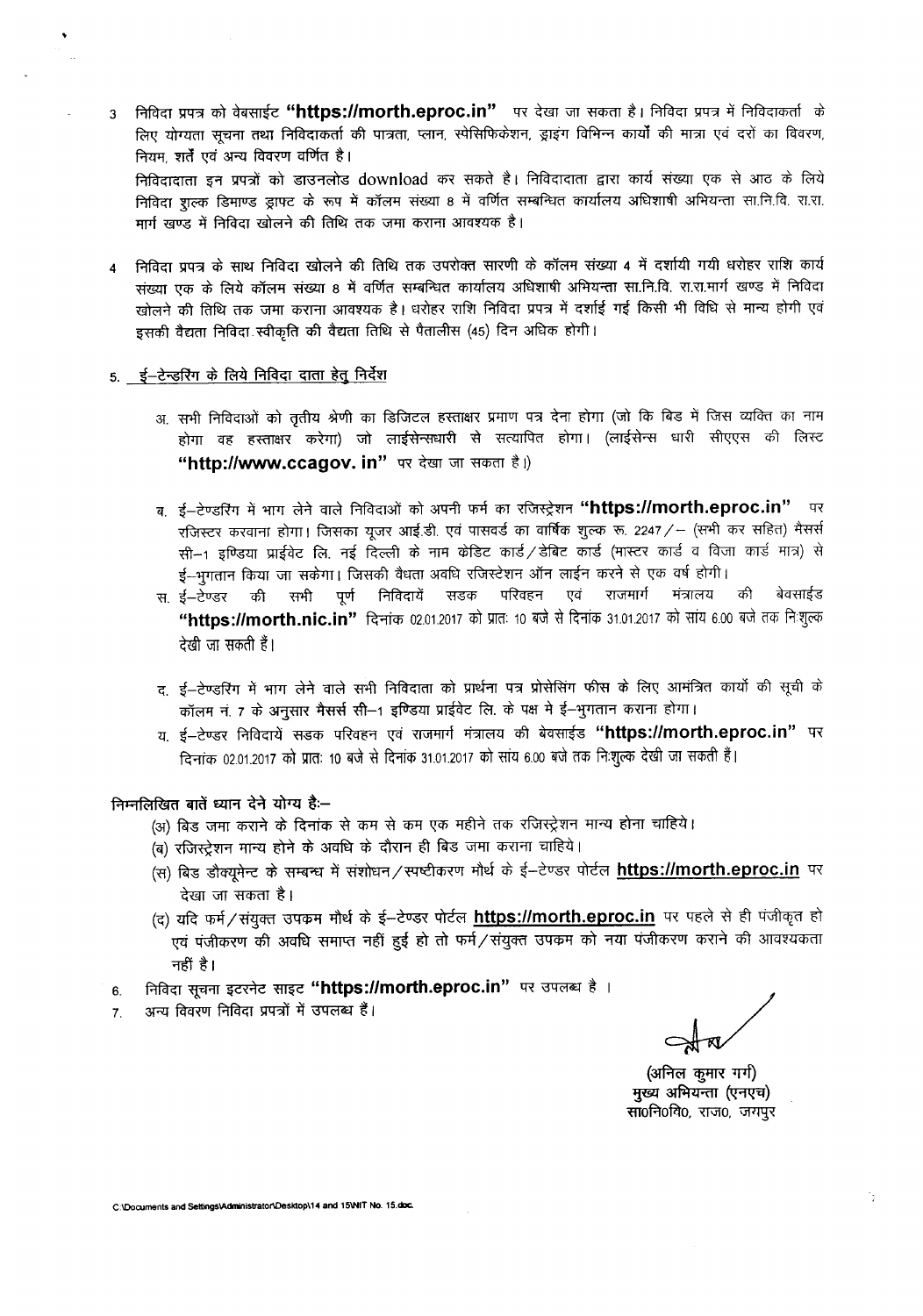#### ~:- <sup>31</sup>'Cft 3W1/~.~./#rfiRT/2016-17 / 42/~-'2-1 "" **~ 23, •**12.2016

प्रतिलिपि निम्न को सूचनार्थ एवं आवश्यक कार्यवाही हेतु प्रेषित हैं :-

- $1.$  अतिरिक्त मुख्य सचिव सा0नि0वि0, राज0,जयपुर।
- 2. शासन सचिव सा0नि0वि0, राज0,जयपुर ।
- 3. मुख्य अभियंता, सा0नि0विभाग,राज0,जयपुर / मुख्य अभियंता(भवन),मुख्य अभियंता(पी.एम.जी.एस.वाई.), मुख्य अभियंता(एस. एस.), सा0नि0वि0, राज0, जयपुर ।
- 4. जतिरिक्त मुख्य अभियन्ता, सा0नि0वि, जोन-ा, जयपुर-ाा, /अजमेर / उदयपुर / जोधपुर / कोटा / बीकानेर / भरतपुर ।
- 5. ~aTUT~, mof.1ofcto,~ ~ C[Cl (Wffi'f ~) I
- 6. अधीक्षण अभियन्ता (रा.रा.) / सी.ए.ओ. (रा.रा.) / प्रशासनिक अधिकारी (वर्क्स) / मुख्य अभियंता कार्यालय, राजस्थान जयपुर।
- 7. ~ ~, mof.1ofcto,~ ~ ~ (Wffif ~) I
- 8. अध्यक्ष, जयपुर बिल्डर्स एसोसिएशन, सार्वजनिक निर्माण विभाग परिसर, जयपुर।

9 % रुज्मी0पी0, कार्यालय मुख्य अभियंता, सा0नि0विभाग,राज0,जयपुर को निविदा अपलोड करने हेतु।

(अनिल कुमार गर्ग) मुख्य अभियन्ता (एनएच) सा0नि0वि0, राज0, जयपुर

C:lOoaJments **and SettingslAdministratorll:le-.,I14 and 15\NIT** No. lS.doc.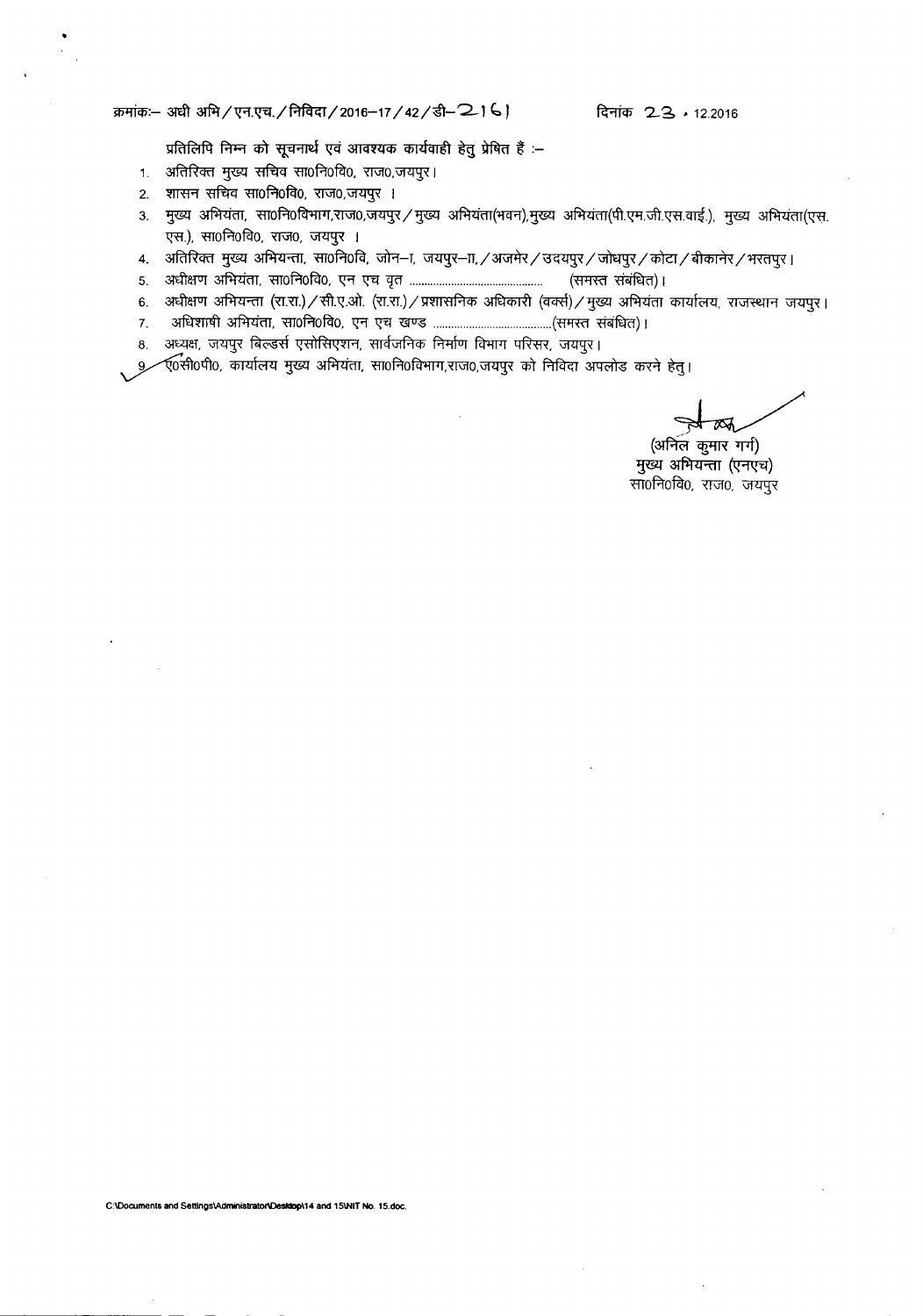# GOVERNMENT OF RAJASTHAN NATIONAL HIGHWAY PROJECT INVITATIONS FOR BIDS (IFB) NATIONAL COMPETITIVE BIDDING

BID No. - 15/2016-17/D-  $2 \mid 6$ 

# **NIT** No. 15 (2016·17)

The Chief Engineer (NH), PWD, Rajasthan, Jaipur on behalf of Governor of Rajasthan, invites online bid for e-tendering process from Competent Class/category Contractors registered in Public Works Department and equivalent Class/category Contractors registered in Central/State Governments and their undertakings/Central Public Works Department/Post and Telegraph Department/Railway etc. for the construction of work at S.No. 1 including defect liability period mentioned in tender documents.

TABLE

| Sr<br>No. | Name of Work                                                                                                                                        | Approxim<br>ate Value<br>of Work<br>(Rs.<br>in Lacs) | *Bid<br><b>Security</b><br>(Rs.<br>in Lacs) | Cost of<br>Document<br>(Rs.)                                                               | Period of | <b>Tender Cost DD in</b><br>Completion favour of and payable at                                                                                                                                                                                                                                                                                                          | Name of<br>Concerned<br>NH Dn. | Office for receipt<br>of tender               |
|-----------|-----------------------------------------------------------------------------------------------------------------------------------------------------|------------------------------------------------------|---------------------------------------------|--------------------------------------------------------------------------------------------|-----------|--------------------------------------------------------------------------------------------------------------------------------------------------------------------------------------------------------------------------------------------------------------------------------------------------------------------------------------------------------------------------|--------------------------------|-----------------------------------------------|
|           | 2                                                                                                                                                   | 3                                                    | 4                                           | 5                                                                                          | 6         |                                                                                                                                                                                                                                                                                                                                                                          | 8                              | 9                                             |
| 1.        | Periodical renewal<br>work on NH-54<br>(Dabawali-<br>Sangariya-<br>Hanumangarh-<br>Paka Saharana-<br>Goluwala-<br>Kenchiya) from<br>km 57/0 to 75/0 | 962.00                                               | As per<br>Clause<br>$16$ of<br><b>SBD</b>   | Stationery<br>Charges<br>Rs.<br>$1000.00 +$<br>tender<br>cost Rs.<br>5000.00<br>$+15%$ Vat | 11 Months | Rs. 6900/- In favour of<br>Pay & Accounts Officer,<br>of<br>Road<br>Ministry<br>Transport and Highway<br>Payable at New Delhi<br>and Rs. 2000/7 DD in<br>of<br>Secretary<br>favour<br>Indian<br>Road<br>General<br>New<br>Delhi<br>Congress<br>payable at New Delhi<br>and Rs. 1295/- in favour<br>of M/s C1 India Pvt.<br>Ltd., New Delhi through<br>e-payment gateway. | Bikaner                        | Addl. Chief<br>Engineer, PWD,<br>Zone-Bikaner |

#### (A): Bidding Documents.

- I. Bidding documents can be downloaded from internet website "https:llmorth.eproc.in" from 10:00 AM on 02.01.2017 to 6:00 PM on 31.01.2017.
- 2. (a) Bids must be deposited online in electronic format on website **https://morth.eproc.in** up to 11.00 hrs on 01.02.2017, the technical bids as received will be opened at 16.00 hrs in the presence of the bidders who wish to attend, on 01.02.2017.

If the office happens to be closed on the date of opening of the bids as specified, the bid will be opened on the next working day at the same time and venue.

2(b) Total bidding process will be online.

2(c) A pre bid meeting will be held on 17.01.2017 at 11.00 Hours in the office of the Add!. Chief Engineer, PWD Zone concerned as per column 9 to clarify the issue and to answer questions on any matter that may be raised at that stage as stated in Clause 9.2 of "Instructions to Bidders" of the bidding document. If the office happens to be closed on the date of pre bid meeting as specified, the pre bid meeting will be held on the next working day at the same time and venue. The queries can be sent on website also upto 11.00AM on 17.01.2017.

2(d) Financial bids of successful bidders in technical bids will be opened on website "https://morth.eproc.in" in the office of concerned Addl. Chief Engineer. The time and date of opening will be communicated to concerned bidder by ACE.

3. Bid document can be seen at website "https://morth.eproc.in" Bid documents contain qualifying criterion for bidders, plan, specification, drawing, Bill of Quantities, rules, conditions and other details.